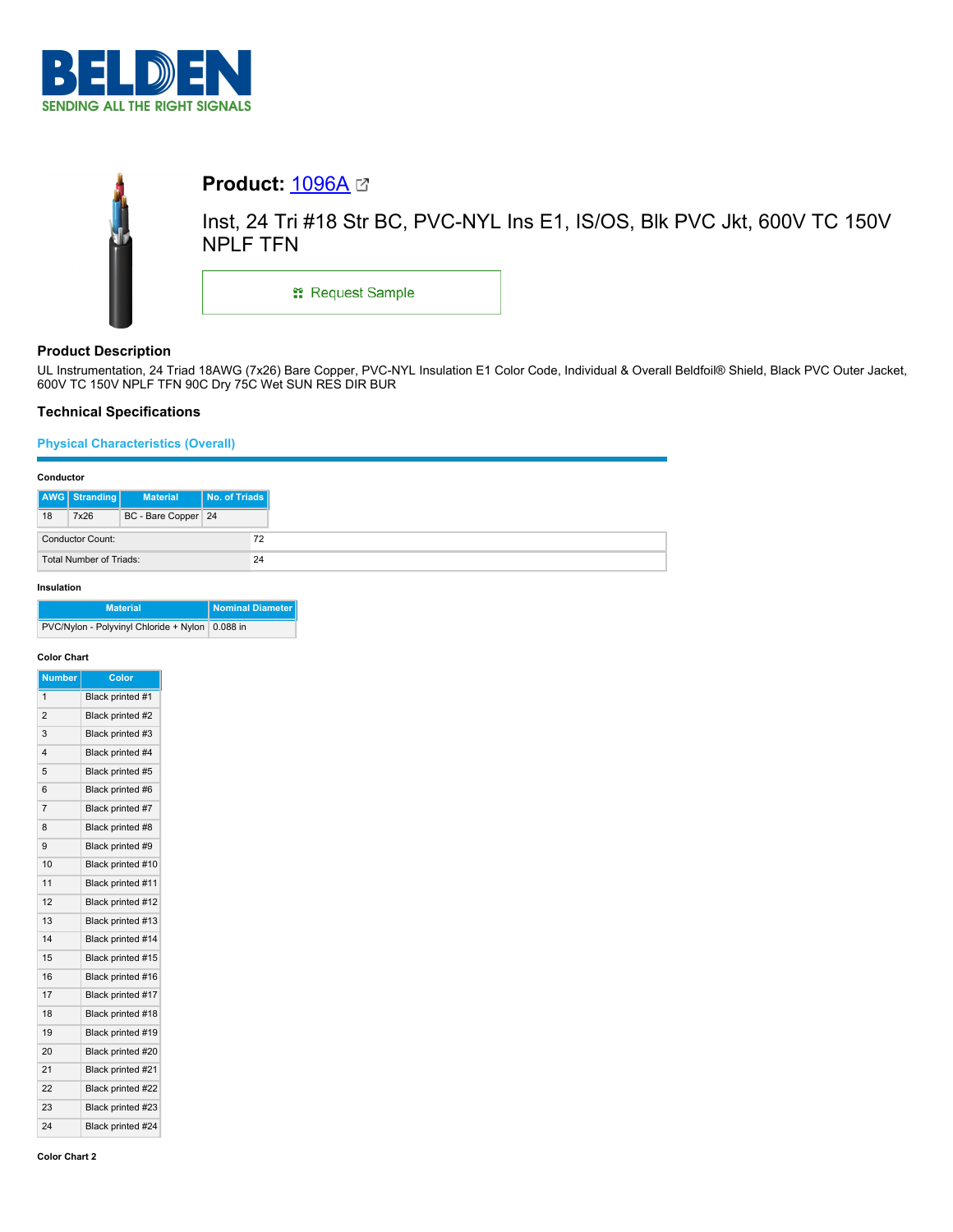| <b>Number</b>  | Color                               |
|----------------|-------------------------------------|
| $\mathbf{1}$   | Black & White & Red and numbered 1  |
| $\overline{2}$ | Black & White & Red and numbered 2  |
| 3              | Black & White & Red and numbered 3  |
| 4              | Black & White & Red and numbered 4  |
| 5              | Black & White & Red and numbered 5  |
| 6              | Black & White & Red and numbered 6  |
| $\overline{7}$ | Black & White & Red and numbered 7  |
| 8              | Black & White & Red and numbered 8  |
| 9              | Black & White & Red and numbered 9  |
| 10             | Black & White & Red and numbered 10 |
| 11             | Black & White & Red and numbered 11 |
| 12             | Black & White & Red and numbered 12 |
| 13             | Black & White & Red and numbered 13 |
| 14             | Black & White & Red and numbered 14 |
| 15             | Black & White & Red and numbered 15 |
| 16             | Black & White & Red and numbered 16 |
| 17             | Black & White & Red and numbered 17 |
| 18             | Black & White & Red and numbered 18 |
| 19             | Black & White & Red and numbered 19 |
| 20             | Black & White & Red and numbered 20 |
| 21             | Black & White & Red and numbered 21 |
| 22             | Black & White & Red and numbered 22 |
| 23             | Black & White & Red and numbered 23 |
| 24             | Black & White & Red and numbered 24 |

### **Inner Shield**

| Type | <b>Material</b>                        |      |                       | Material Trade Name Coverage [%] Drainwire Material Drainwire AWG Drainwire Construction n x D |
|------|----------------------------------------|------|-----------------------|------------------------------------------------------------------------------------------------|
|      | Tape Bi-Laminate (Alum+Poly) Beldfoil® | 100% | TC - Tinned Copper 20 | 7x28                                                                                           |

### **Outer Shield**

| Type | <b>Material</b>                            |      |                         | Material Trade Name Coverage [%] Drainwire Material Drainwire AWG Drainwire Construction n x D |
|------|--------------------------------------------|------|-------------------------|------------------------------------------------------------------------------------------------|
|      | Tape   Bi-Laminate (Alum+Poly)   Beldfoil® | 100% | TC - Tinned Copper   18 | 7x26                                                                                           |

## **Outer Jacket**

| <b>Material</b>                   | Nominal Diameter   Nominal Wall Thickness   Ripcord |     |
|-----------------------------------|-----------------------------------------------------|-----|
| PVC - Polyvinyl Chloride 1.291 in | $0.084$ in                                          | Yes |

# **Construction and Dimensions**

| <b>Stranding</b>                  |                 |                                                                         |  |  |  |
|-----------------------------------|-----------------|-------------------------------------------------------------------------|--|--|--|
| <b>Twists</b>                     |                 |                                                                         |  |  |  |
| 4.8 twist/ft                      |                 |                                                                         |  |  |  |
| Cabling                           |                 |                                                                         |  |  |  |
| <b>Twists</b>                     |                 |                                                                         |  |  |  |
| 0.77 twist/ft                     |                 |                                                                         |  |  |  |
| <b>Electrical Characteristics</b> |                 |                                                                         |  |  |  |
| <b>Conductor DCR</b>              |                 |                                                                         |  |  |  |
|                                   |                 |                                                                         |  |  |  |
|                                   |                 | Nominal Conductor DCR Nominal Inner Shield DCR Nominal Outer Shield DCR |  |  |  |
| 5.86 Ohm/1000ft                   | 7.11 Ohm/1000ft | 4 Ohm/1000ft                                                            |  |  |  |

#### **Current**

**Max. Recommended Current [A]** 5 Amps per Conductor at 25ºC

# **Voltage**

**UL Voltage Rating** 600 V RMS 150 V RMS (NPLF)